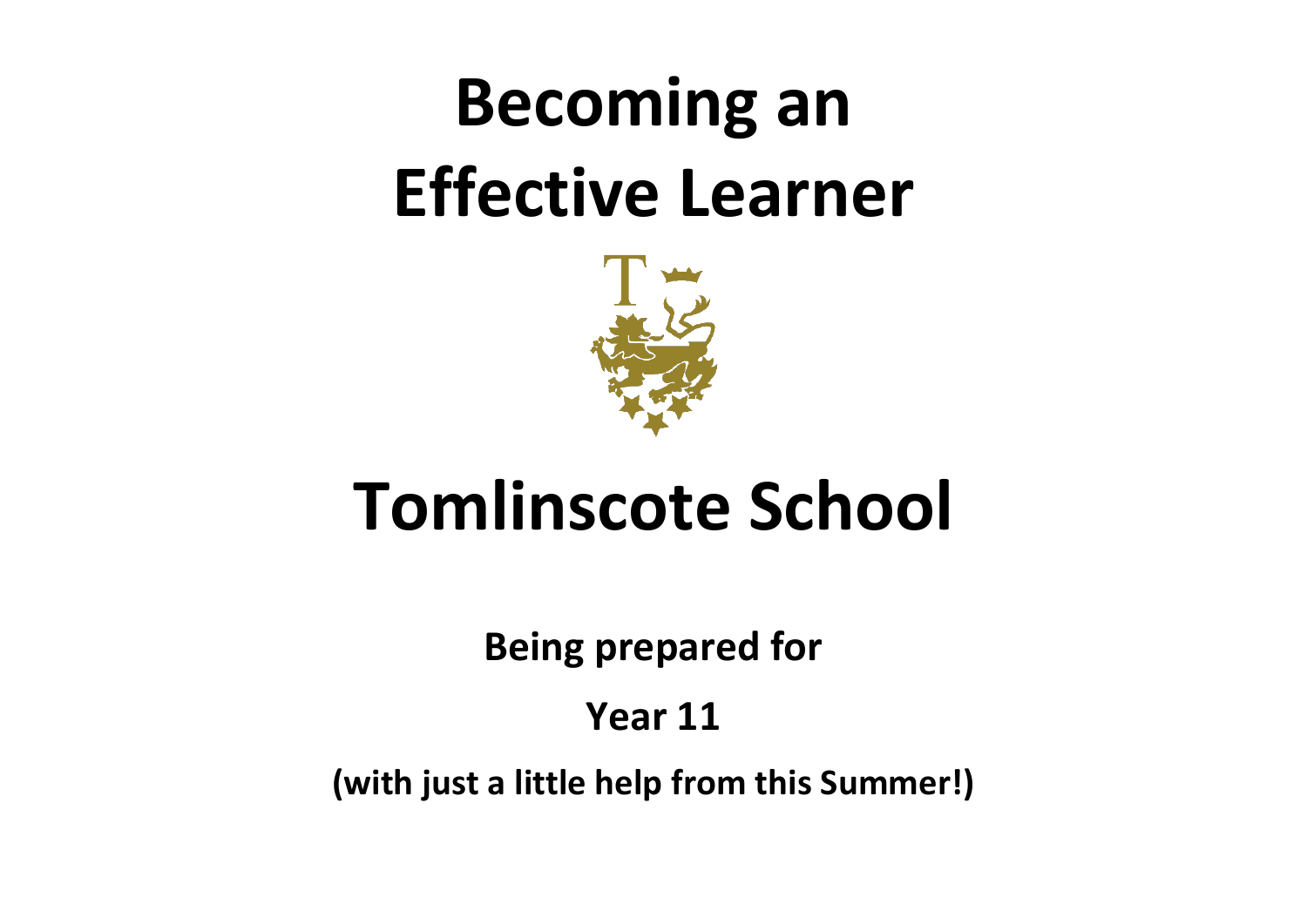#### **Getting Ready for Year 11**

Each year, as a school we try to improve our support systems for our students in the lead up to them sitting their GCSE exams.

Throughout this year, students have been trained in the world's most effective revision techniques. Our ambition is for our students' to feel that they have the skills needed to enable them to confidently prepare for their upcoming GCSE exams.

For students to see the success that they deserve in a years' time, it is really important that students begin this preparation work now using part of the summer holiday to start. In this booklet, you will find the most effective strategies for them to begin to practice.

#### Students should

- make Leitner flashcards for all for their subjects where content has to be learnt and is examined.
- familiarise themselves with the different exam syllabi content and practise papers.
- practice retrieval exercises based on the content that they have learnt since their started their GCSE subjects.
- Complete all home learning set by your different subjects for over the summer holidays

By undertaking these things, your child will make an excellent start to their year 11 studies and revision.

Please do encourage your child to complete the above activities. There is simply not enough time for them to all be completed during Year 11.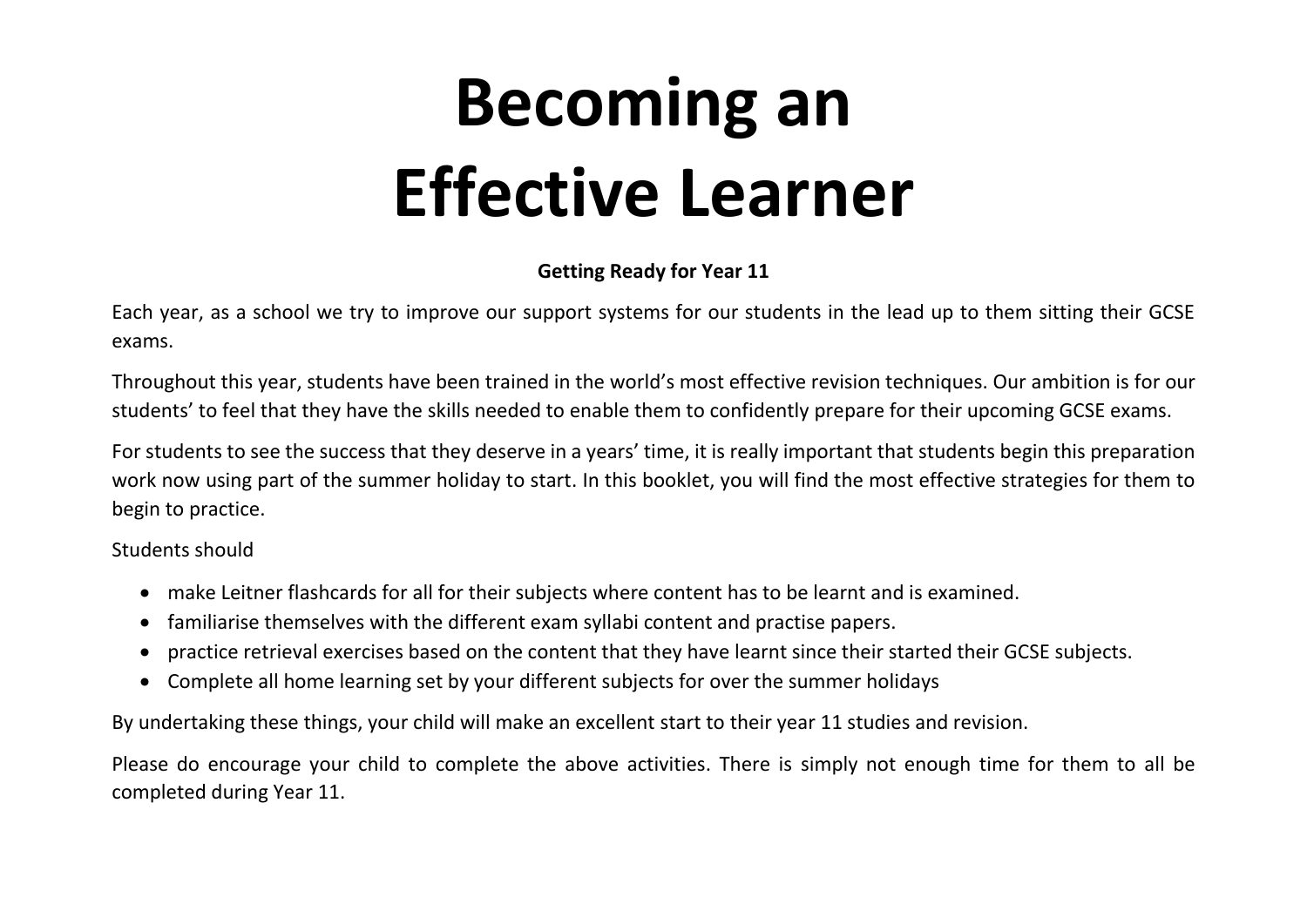**How to look after your wellbeing throughout Y11.**

- Get a lot of sleep.
- Don't compare your test performance to anyone else. It really doesn't help your overall wellbeing. You should only be in competition with yourself.
- Eat well your five-a-day will rally help you to get through this year feeling great!
- Drink plenty of water your brain absorbs less knowledge when it is dehydrated.
- Have a growth mindset approach to your studies. No matter what test results you achieve, listen to your teachers' advice and feedback and act on both!
- Get plenty of exercise. Any form of physical exercise will help your brain to be able to absorb more knowledge.
- Don't use your phone for an hour before you go to sleep.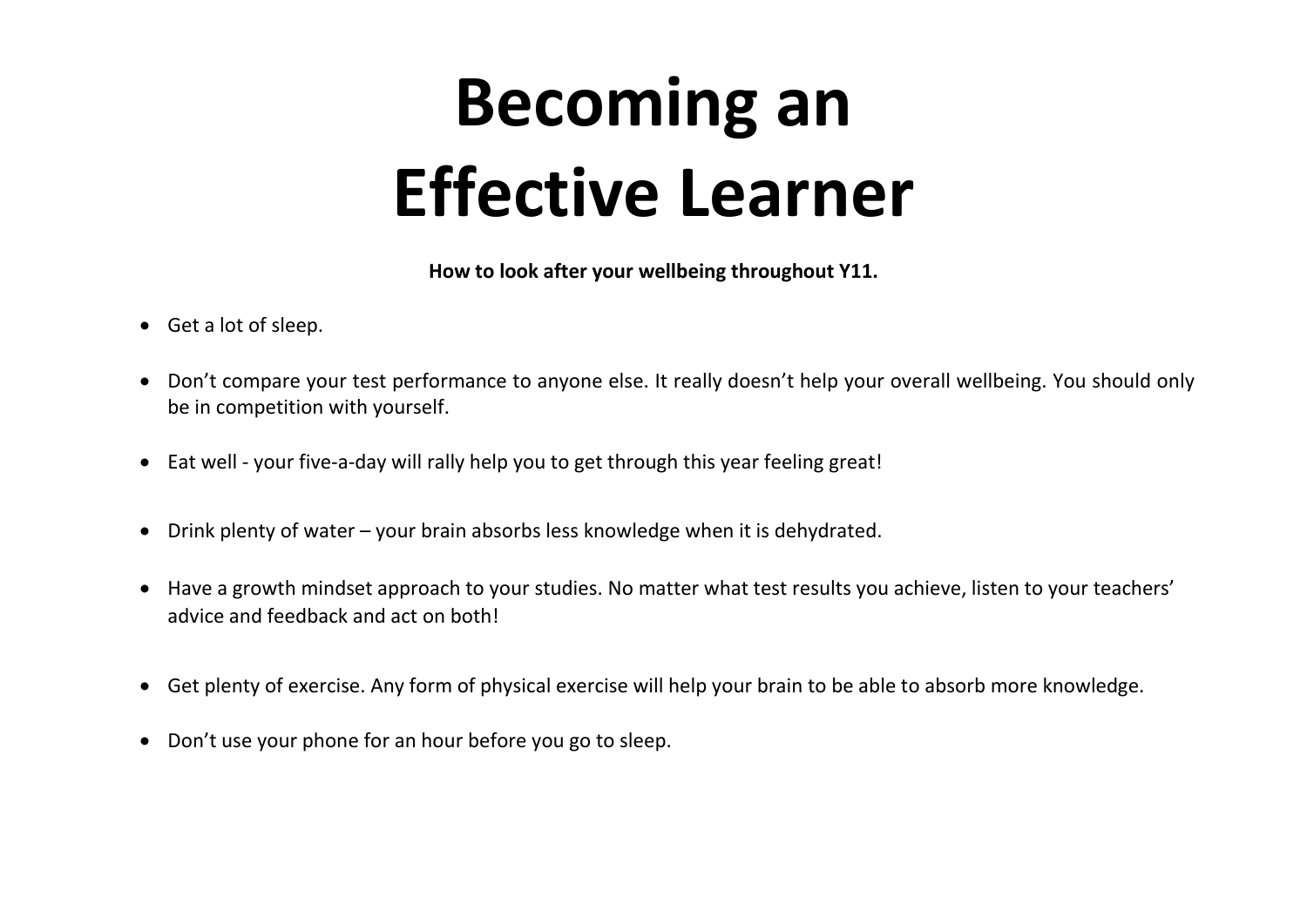- Make sure that you have chill time built in with your friends and family.
- Practice Mindfulness.
- Chunk your revision into small periods of time.
- Time bond your revision.
- Plan in treats /rewards every time you complete a certain amount of revision.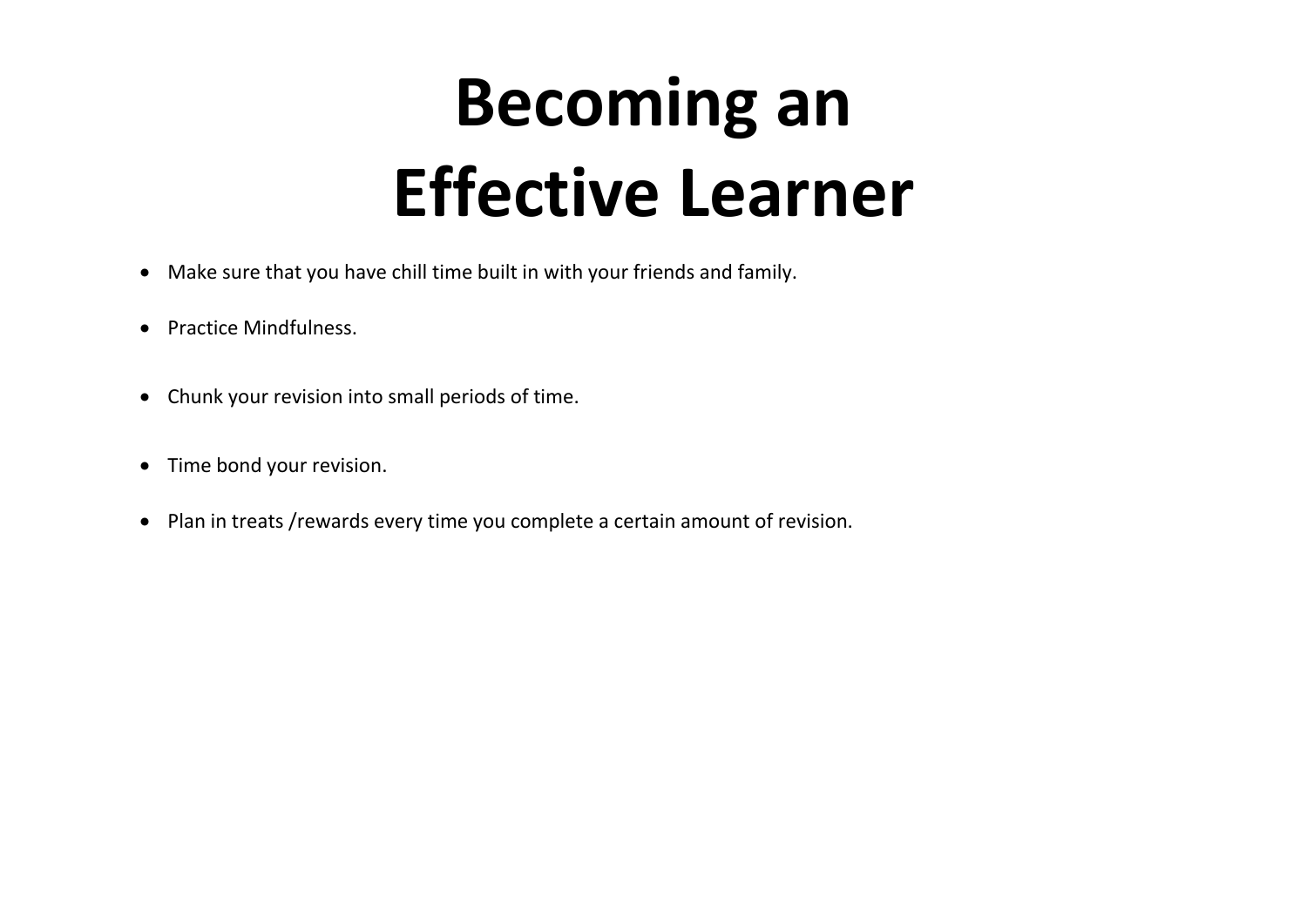**Links for Exam Boards/Specification (this is the content that you need to know) and links to specimen papers** 

A good preparation activity over the summer is to download all the specifications and specimen papers for the subjects that you study. Have a revision folder for each subject so the materials are ready for you to use straight away.

| <b>Subject</b>  | Exam             | <b>Specification</b>                                                 | <b>Specimen Papers</b>                                        |
|-----------------|------------------|----------------------------------------------------------------------|---------------------------------------------------------------|
|                 | <b>Board</b>     |                                                                      |                                                               |
| Art & Design    | <b>AQA</b>       | https://filestore.aqa.org.uk/resources/art-and-                      | https://www.aqa.org.uk/subjects/art-and-design/gcse/art-and-  |
|                 | 8201             | design/specifications/AQA-ART-GCSE-SP-2016.PDF                       | design-8201-8206/assessment-resources?f.Sub-                  |
|                 |                  |                                                                      | category%7CF=Sample+papers+and+mark+schemes&sort=title#       |
|                 |                  |                                                                      | $ranks = 10\&\text{query} =$                                  |
| Beauty &        | <b>VTCT</b>      | https://qualifications.vtct.org.uk/finder/qualfinder/qual.php?qual=A |                                                               |
| Hair            | AM1003           | M10037                                                               |                                                               |
|                 |                  |                                                                      |                                                               |
| Biology         | Edexcel          | https://qualifications.pearson.com/content/dam/pdf/GCSE/Science/     | https://qualifications.pearson.com/en/qualifications/edexcel- |
|                 | 1BIO             | 2016/Specification/GCSE Biology Spec.pdf                             | gcses/sciences-                                               |
|                 |                  |                                                                      | 2016.coursematerials.html#filterQuery=category:Pearson-       |
|                 |                  |                                                                      | UK:Category%2FExam-materials                                  |
| <b>Business</b> | Pearson          | https://qualifications.pearson.com/content/dam/pdf/GCSE/Business     |                                                               |
|                 | 1BSO             | /2017/specification-and-sample-                                      |                                                               |
|                 |                  | assessments/GCSE Business Spec 2017.pdf                              |                                                               |
| Chemistry       | Edexcel          | https://qualifications.pearson.com/content/dam/pdf/GCSE/Science/     | https://qualifications.pearson.com/en/qualifications/edexcel- |
|                 | 1CH <sub>0</sub> | 2016/Specification/GCSE Chemistry Spec.pdf                           | gcses/sciences-                                               |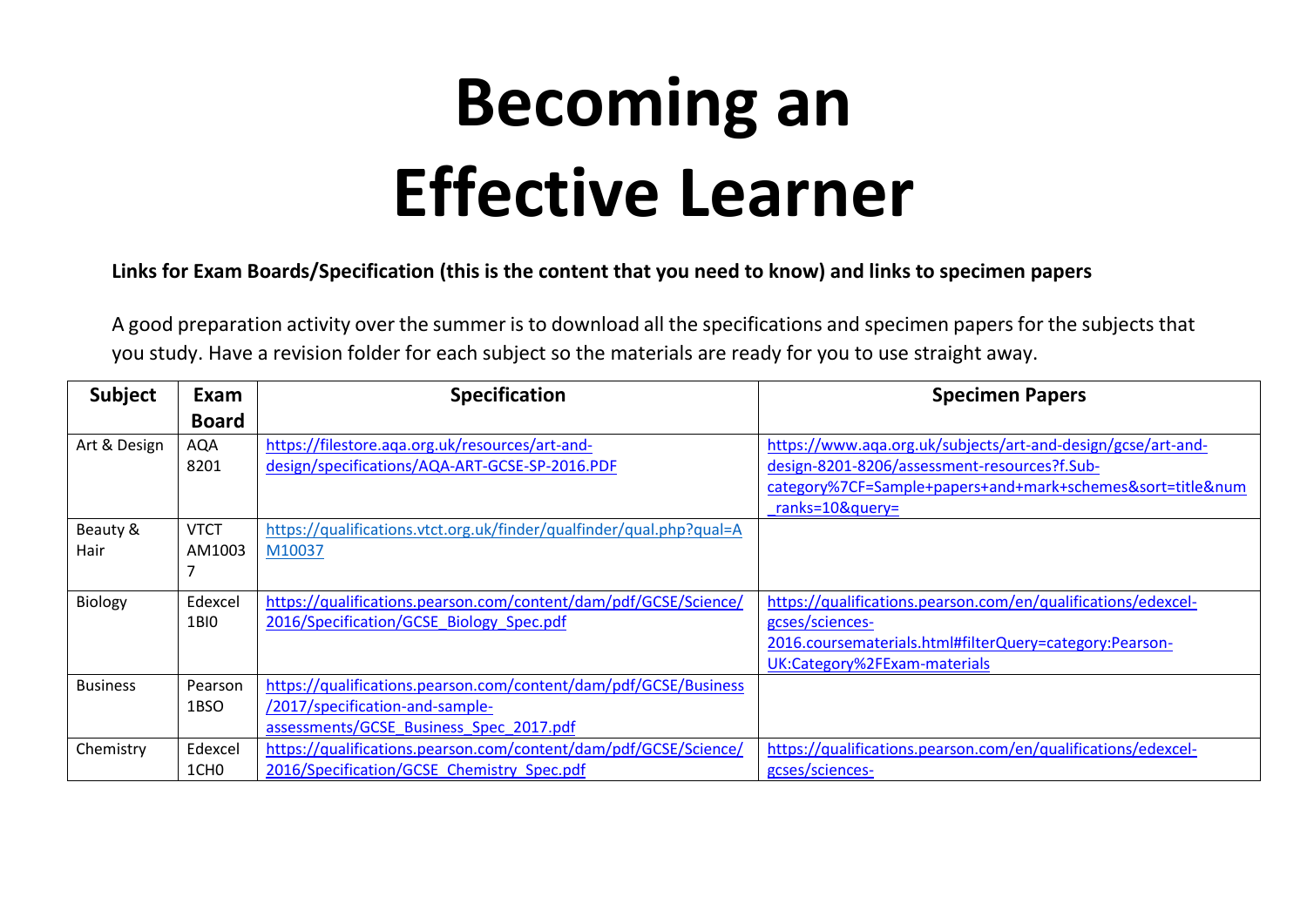|              |                  |                                                                    | 2016.coursematerials.html#filterQuery=category:Pearson-         |
|--------------|------------------|--------------------------------------------------------------------|-----------------------------------------------------------------|
|              |                  |                                                                    | UK:Category%2FExam-materials                                    |
| Child Care   | <b>NCFE</b>      | https://www.qualhub.co.uk/media/9413/l2-ta-child-development-      |                                                                 |
|              | <b>CACHE</b>     | and-care-603-3293-1-qualification-specification-v13.pdf            |                                                                 |
|              |                  |                                                                    |                                                                 |
| Chinese      | <b>AQA</b>       | https://filestore.aqa.org.uk/resources/chinese/specifications/AQA- | https://www.aqa.org.uk/subjects/languages/gcse/chinese-spoken-  |
| (spoken      | 8673             | 8673-SP-2017.PDF                                                   | mandarin-8673/assessment-resources                              |
| Mandarin)    |                  |                                                                    |                                                                 |
| Combined     | Edexcel          | https://qualifications.pearson.com/content/dam/pdf/GCSE/Science/   | https://qualifications.pearson.com/en/qualifications/edexcel-   |
| Science      | 1SC <sub>0</sub> | 2016/Specification/GCSE CombinedScience Spec.pdf                   | gcses/sciences-                                                 |
|              |                  |                                                                    | 2016.coursematerials.html#filterQuery=category:Pearson-         |
|              |                  |                                                                    | UK:Category%2FExam-materials                                    |
| Computer     | <b>AQA</b>       | https://www.aqa.org.uk/subjects/computer-science-and-              | https://www.aqa.org.uk/subjects/computer-science-and-           |
| Science      | 8520             | it/gcse/computer-science-8520/specification-at-a-glance            | it/gcse/computer-science-8520/assessment-resources              |
| Construction | <b>BTEC</b>      | https://qualifications.pearson.com/content/dam/pdf/BTEC-Entry-     |                                                                 |
|              |                  | Level-and-Level-                                                   |                                                                 |
|              |                  | 1/Construction/2010/Specification/9781446934906 BTEC Ent3Lvl1      |                                                                 |
|              |                  | Constr_Issue_6.pdf                                                 |                                                                 |
| Creative     | <b>BTEC</b>      | https://qualifications.pearson.com/en/qualifications/btec-tech-    | https://qualifications.pearson.com/en/qualifications/btec-tech- |
| Media        | BTAw2            | awards/creative-media-                                             | awards/creative-media-                                          |
| Production   |                  | production.coursematerials.html#filterQuery=category:Pearson-      | production.coursematerials.html#filterQuery=Pearson-            |
|              |                  | UK:Category%2FSpecification-and-sample-assessments                 | UK:Category%2FExternal-assessments                              |
| Creative     | <b>NCFE</b>      | https://www.qualhub.co.uk/media/7714/601-0489-2-l1-c-creative-     | https://www.qualhub.co.uk/qualification-search/qualification-   |
| studies:     |                  | studies-craft-qualification-sepecification-issue-9.pdf             | detail/ncfe-level-2-certificate-in-creative-studies-craft-      |
| Craft        |                  |                                                                    | 4413#SupportMaterials                                           |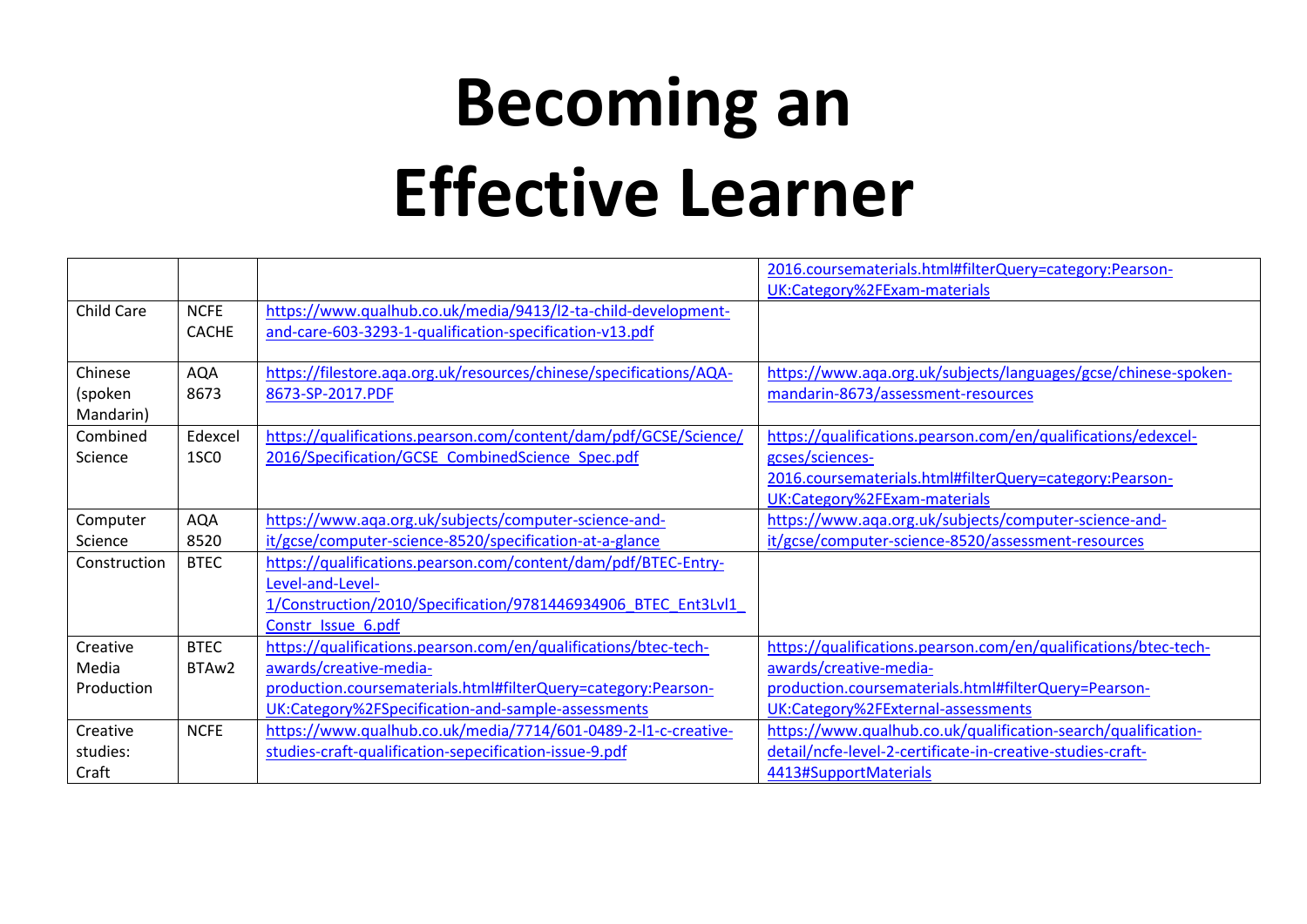| DT          | <b>AQA</b> | https://filestore.aqa.org.uk/resources/design-and-                 | https://www.aqa.org.uk/subjects/design-and-                      |
|-------------|------------|--------------------------------------------------------------------|------------------------------------------------------------------|
|             | 8522       | technology/specifications/AQA-8552-SP-2017.PDF                     | technology/gcse/design-and-technology-8552/assessment-           |
|             |            |                                                                    | resources?f.Sub-                                                 |
|             |            |                                                                    | category%7CF=Sample+papers+and+mark+schemes&sort=title#          |
|             |            |                                                                    | ranks=10&query=                                                  |
| Drama       | <b>AQA</b> | https://www.aqa.org.uk/subjects/drama/gcse/drama-8261/subject-     | https://www.aqa.org.uk/subjects/drama/gcse/drama-                |
|             | 8261       | content                                                            | 8261/assessment-resources                                        |
|             |            |                                                                    |                                                                  |
| English     | <b>AQA</b> | https://filestore.aqa.org.uk/resources/english/specifications/AQA- | https://www.aqa.org.uk/subjects/english/gcse/english-language-   |
| Language    | 8700       | 8700-SP-2015.PDF                                                   | 8700/assessment-resources                                        |
|             |            |                                                                    |                                                                  |
| English     | <b>AQA</b> | https://filestore.aga.org.uk/resources/english/specifications/AQA- | https://www.aqa.org.uk/subjects/english/gcse/english-literature- |
| Literature  | 8702       | 8702-SP-2015.PDF                                                   | 8702/assessment-resources?f.Sub-                                 |
|             |            |                                                                    | category%7CF=Sample+papers+and+mark+schemes&sort=title#          |
|             |            |                                                                    | ranks=10&query=                                                  |
| French      | <b>AQA</b> | https://filestore.aqa.org.uk/resources/french/specifications/AQA-  | https://www.aqa.org.uk/subjects/languages/gcse/french-           |
|             | 8658       | 8658-SP-2016.PDF                                                   | 8658/assessment-resources?f.Sub-                                 |
|             |            |                                                                    | category%7CF=Sample+papers+and+mark+schemes&sort=title#          |
|             |            |                                                                    | $ranks = 10\&\text{query} =$                                     |
| Food        | <b>AQA</b> | https://filestore.aqa.org.uk/resources/food/specifications/AQA-    | https://www.aqa.org.uk/subjects/food/gcse/food-preparation-and-  |
| Preparation | 8585       | 8585-SP-2016.PDF                                                   | nutrition-8585/assessment-resources                              |
| & Nutrition |            |                                                                    |                                                                  |
| Geography   | Edexcel    | https://qualifications.pearson.com/content/dam/pdf/GCSE/Geograp    | https://qualifications.pearson.com/en/qualifications/edexcel-    |
|             | 1GB0       | hy-B/2016/specification-and-sample-                                | gcses/geography-b-2016.coursematerials.html#filterQuery=Pearson- |
|             |            | assessments/Specification GCSE L1-L2 Geography B.pdf               | UK:Category%2FExam-materials                                     |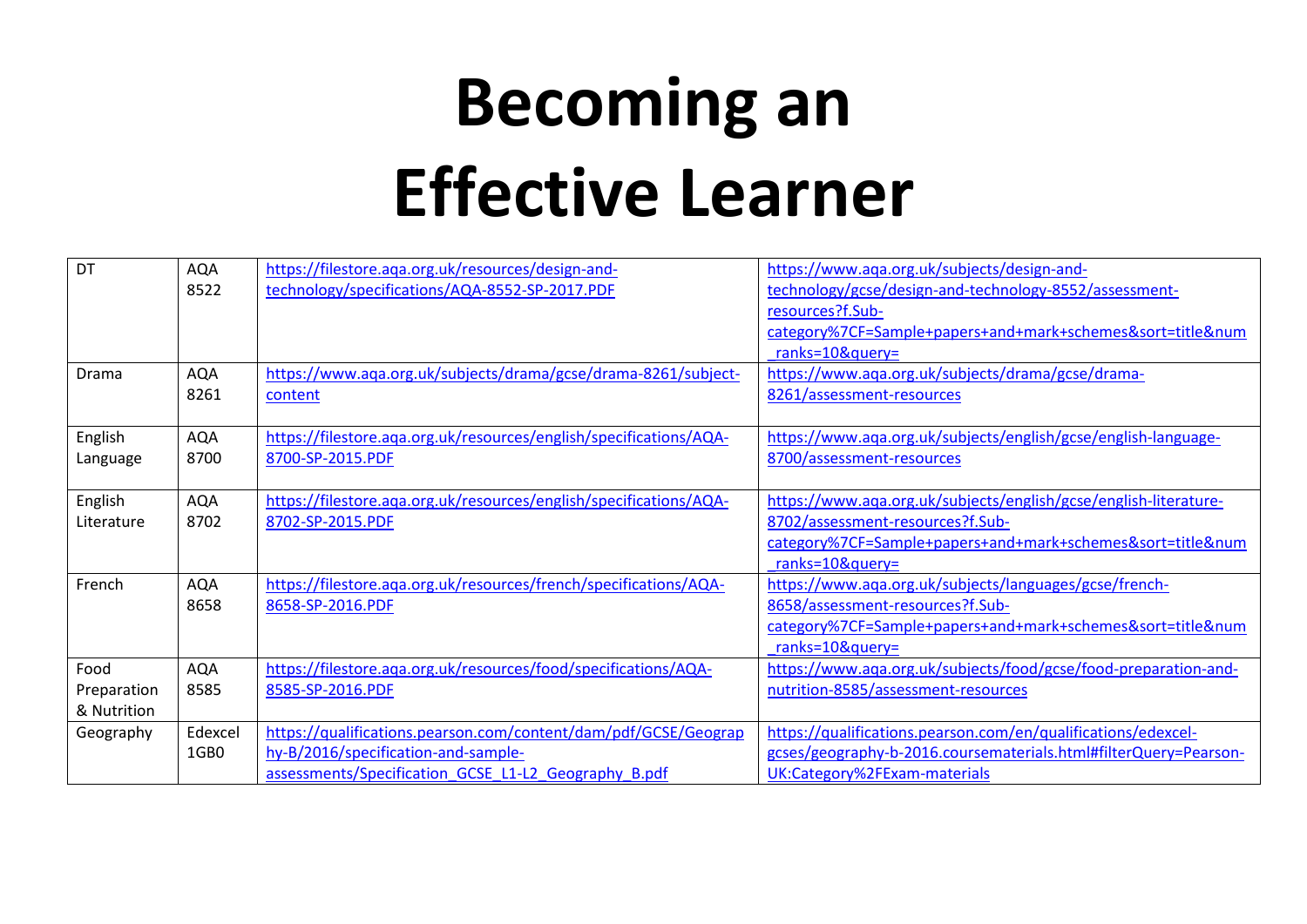| German         | AQA         | https://filestore.aga.org.uk/resources/german/specifications/AQA-  | https://www.aqa.org.uk/subjects/languages/gcse/german-              |
|----------------|-------------|--------------------------------------------------------------------|---------------------------------------------------------------------|
|                | 8668        | 8668-SP-2016.PDF                                                   | 8668/assessment-resources?f.Sub-                                    |
|                |             |                                                                    | category%7CF=Sample+papers+and+mark+schemes&sort=title#             |
|                |             |                                                                    | $ranks = 10$ &query=                                                |
| Graphic        | <b>NCFE</b> | https://www.qualhub.co.uk/media/7178/603-0845-x-l2-tech-award-     | https://www.qualhub.co.uk/qualification-search/qualification-       |
| Design         |             | in-graphic-design-qualification-specification-issue-6.pdf          | detail/ncfe-level-2-technical-award-in-graphic-design-              |
|                |             |                                                                    | 4569#SupportMaterials                                               |
| Health &       | <b>NCFE</b> | https://www.qualhub.co.uk/media/8512/l1-2-ta-health-and-fitness-   | https://www.qualhub.co.uk/qualification-search/qualification-       |
| <b>Fitness</b> |             | 603-2650-5-qualification-specification-v21.pdf                     | detail/ncfe-level-12-technical-award-in-health-and-fitness-         |
|                |             |                                                                    | 4579#SupportMaterials                                               |
| History        | <b>AQA</b>  | https://filestore.aqa.org.uk/resources/history/specifications/AQA- | https://www.aqa.org.uk/subjects/history/gcse/history-               |
|                | 8145        | 8145-SP-2016.PDF                                                   | 8145/assessment-resources?f.Sub-                                    |
|                |             |                                                                    | category%7CF=Sample+papers+and+mark+schemes&sort=title#             |
|                |             |                                                                    | ranks=10&query=                                                     |
| Hospitality &  | <b>WJEC</b> | https://www.wjec.co.uk/qualifications/hospitality-and-             | https://www.wjec.co.uk/qualifications/qualification-                |
| Catering       | 5569QA      | catering/WJEC-Level-1-2-Award-in-Hospitality-and-Catering-Spec-A-  | resources.html?subject=hospitalityAndCateringSpecA&level=Level12    |
|                |             | from-2016-e.pdf?language id=1                                      | AwardNQF                                                            |
| Information    | <b>BTEC</b> | https://www.ocr.org.uk/Images/260857-cambridge-technicals-it-      | https://www.ocr.org.uk/qualifications/cambridge-technicals/it-2016- |
| Technology     | 05883       | summary-brochure.pdf                                               | suite/assessment/                                                   |
| Japanese       | Edexcel     | https://qualifications.pearson.com/content/dam/pdf/GCSE/Japanese   | https://qualifications.pearson.com/en/qualifications/edexcel-       |
|                | 1JA0        | /2017/specification-and-sample-assessments/specification-GCSE-L1-  | gcses/japanese-2017.coursematerials.html#filterQuery=Pearson-       |
|                |             | L2-in-japanese-2017.pdf                                            | UK:Category%2FExam-materials                                        |
| Maths          | <b>AQA</b>  | https://www.aqa.org.uk/subjects/mathematics/gcse/mathematics-      | https://www.aqa.org.uk/subjects/mathematics/gcse/mathematics-       |
|                | 8300        | 8300/specification-at-a-glance                                     | 8300/assessment-resources?f.Sub-                                    |
|                |             |                                                                    | category%7CF=Sample+papers+and+mark+schemes&f.Resource+typ          |
|                |             |                                                                    |                                                                     |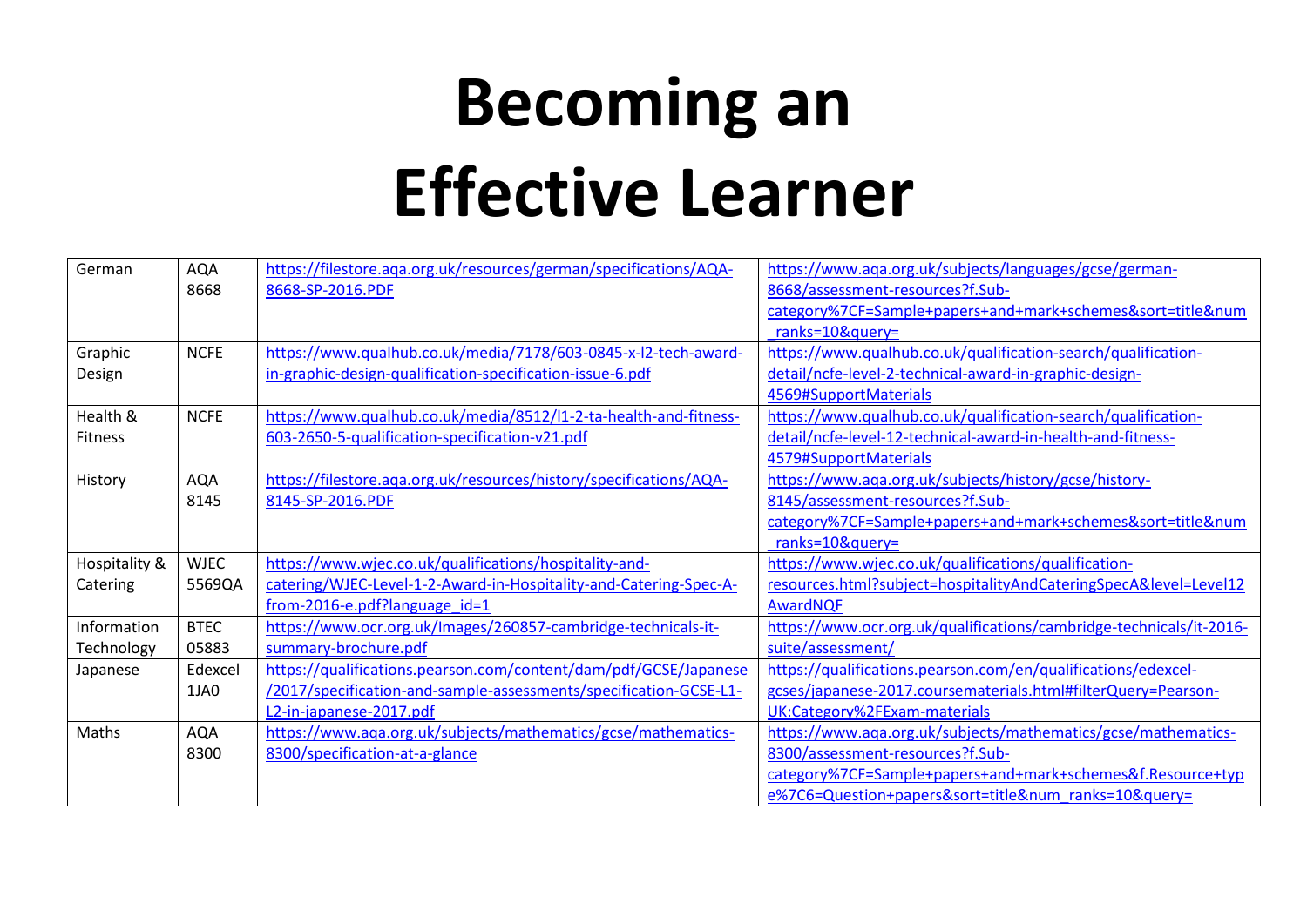| Music          | <b>OCR</b>       | https://www.ocr.org.uk/qualifications/gcse/music-j536-from-                                                                     | https://www.ocr.org.uk/qualifications/gcse/music-j536-from-       |
|----------------|------------------|---------------------------------------------------------------------------------------------------------------------------------|-------------------------------------------------------------------|
|                | J536             | 2016/specification-at-a-glance/                                                                                                 | 2016/assessment/                                                  |
| Performing     | <b>BTEC</b>      | https://qualifications.pearson.com/content/dam/pdf/btec-tec-<br>https://qualifications.pearson.com/en/qualifications/btec-tech- |                                                                   |
| Arts           | BTAw2            | awards/performing-arts/2017/specification-and-sample-                                                                           | awards/performing-arts.coursematerials.html#filterQuery=Pearson-  |
|                |                  | assessments/9781446939628 BTEC L1L2 AWD PA SPEC.pdf                                                                             | UK:Category%2FExternal-assessments                                |
| Photography    | <b>OCR</b>       | https://www.ocr.org.uk/Images/220463-specification-accredited-                                                                  | https://www.ocr.org.uk/qualifications/gcse/art-and-design-j170-   |
|                | J173             | gcse-art-and-design-j170-j176.pdf                                                                                               | j176-from-2016/assessment/                                        |
| Physical       | <b>AQA</b>       | https://filestore.aga.org.uk/resources/pe/specifications/AQA-8582-                                                              | https://www.aqa.org.uk/subjects/physical-education/gcse/physical- |
| Education      | 8582             | <b>SP-2016.PDF</b>                                                                                                              | education-8582/assessment-resources                               |
| Physics        | Edexcel          | https://qualifications.pearson.com/content/dam/pdf/GCSE/Science/                                                                | https://qualifications.pearson.com/en/qualifications/edexcel-     |
|                | 1PH <sub>0</sub> | 2016/Specification/GCSE Physics Spec.pdf                                                                                        | gcses/sciences-                                                   |
|                |                  |                                                                                                                                 | 2016.coursematerials.html#filterQuery=category:Pearson-           |
|                |                  |                                                                                                                                 | UK:Category%2FExam-materials                                      |
| Psychology     | <b>AQA</b>       | https://filestore.aqa.org.uk/resources/psychology/specifications/AQ                                                             | https://www.aqa.org.uk/subjects/psychology/gcse/psychology-       |
|                | 8182             | A-8182-SP-2017.PDF                                                                                                              | 8182/assessment-resources                                         |
| Religious      | AQA              | https://www.aqa.org.uk/subjects/religious-studies/gcse/religious-                                                               | https://www.aqa.org.uk/subjects/religious-studies/gcse/religious- |
| <b>Studies</b> | 8062             | studies-a-8062/specification-at-a-glance                                                                                        | studies-a-8062/assessment-resources?f.Sub-                        |
|                |                  |                                                                                                                                 | category%7CF=Sample+papers+and+mark+schemes&sort=title#           |
|                |                  |                                                                                                                                 | ranks=10&query=                                                   |
| Spanish        | <b>AQA</b>       | https://filestore.aga.org.uk/resources/spanish/specifications/AQA-                                                              | https://www.aqa.org.uk/subjects/languages/gcse/spanish-           |
|                | 8698             | 8698-SP-2016.PDF                                                                                                                | 8698/assessment-resources?f.Sub-                                  |
|                |                  |                                                                                                                                 | category%7CF=Sample+papers+and+mark+schemes&sort=title#           |
|                |                  |                                                                                                                                 | ranks=10&query=                                                   |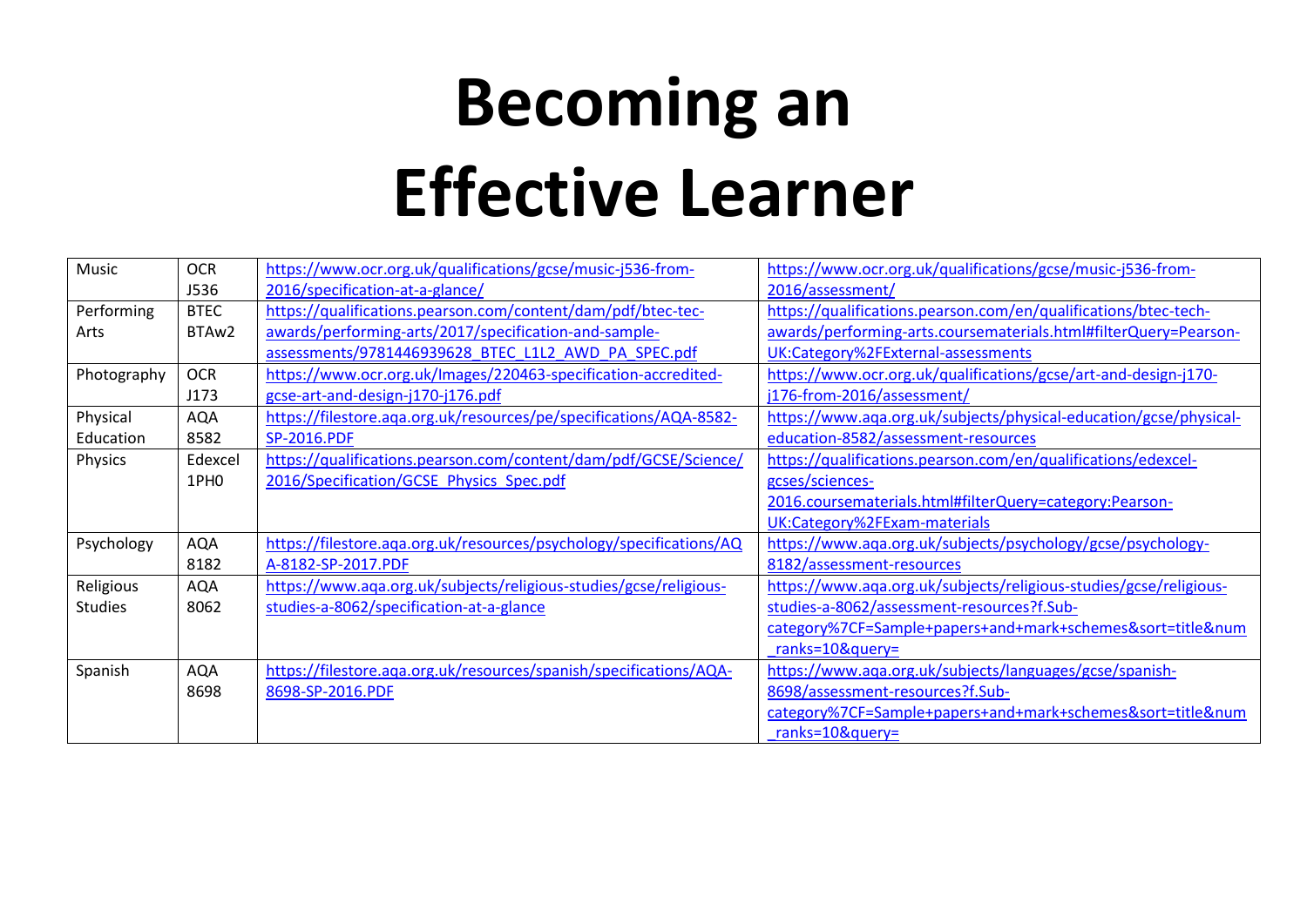**Successful Learning Strategy Definitions**

| Key word    | <b>Definition</b>                                                                                                                                                                                                                              |
|-------------|------------------------------------------------------------------------------------------------------------------------------------------------------------------------------------------------------------------------------------------------|
| Dual coding | When you combine words and visuals to help you to remember information, using your long term<br>memory. Because you are using 2 different parts of your brain, you are more likely to be able to<br>remember the information in the long term. |
|             | How should you practice dual coding?                                                                                                                                                                                                           |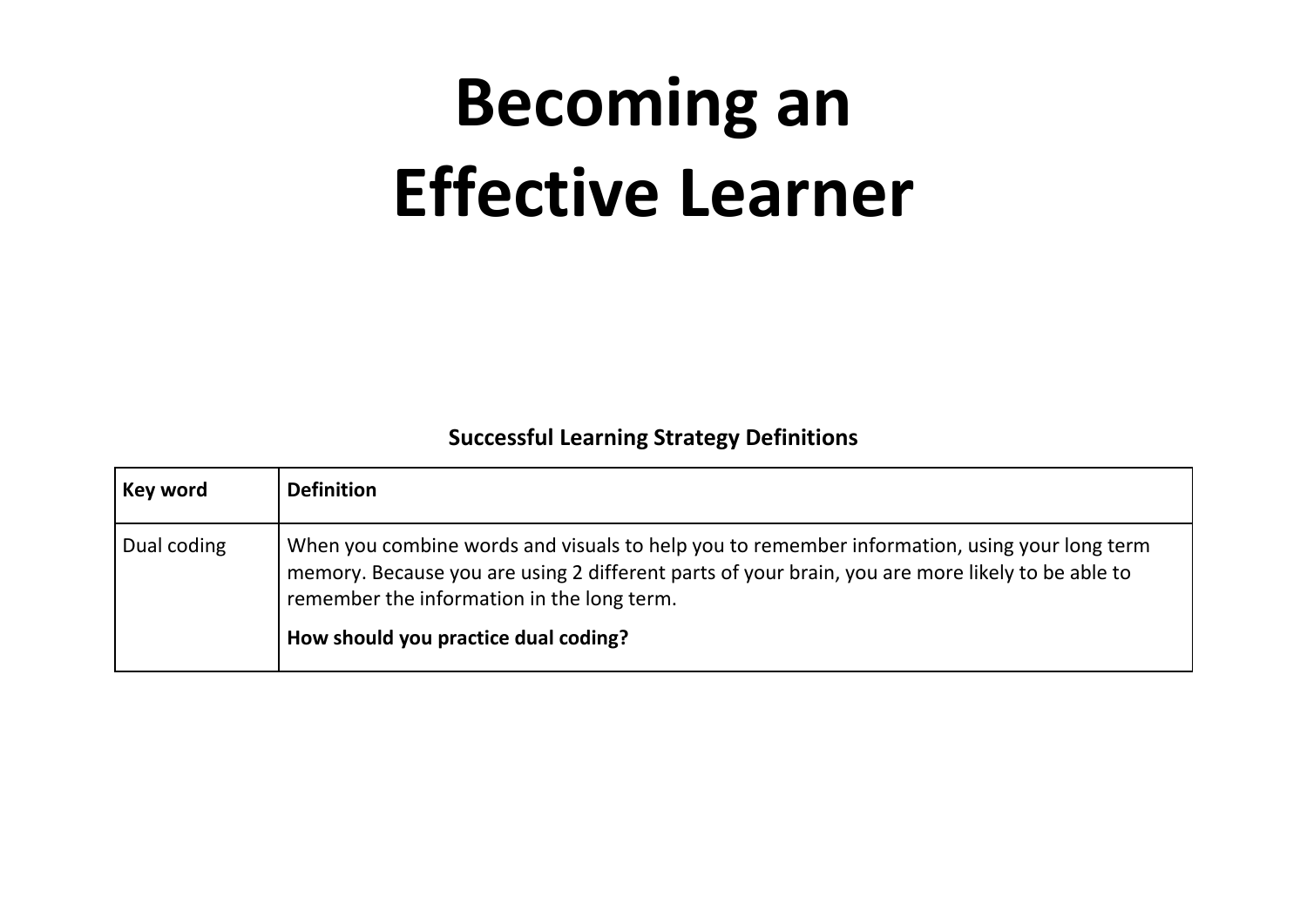|             |                                                                                             |                                                                                                                                                                                                                                                                                                                                                                                                                                                                                                                                                                                                   | When reading over your class notes, try and draw visual things that you can put alongside your notes.                                                                                                                      |
|-------------|---------------------------------------------------------------------------------------------|---------------------------------------------------------------------------------------------------------------------------------------------------------------------------------------------------------------------------------------------------------------------------------------------------------------------------------------------------------------------------------------------------------------------------------------------------------------------------------------------------------------------------------------------------------------------------------------------------|----------------------------------------------------------------------------------------------------------------------------------------------------------------------------------------------------------------------------|
|             | Now look at the visuals and<br>try and explain what they<br>mean.<br>Look at these examples | = "Great War"-plew was most<br>June 28, 1914<br>July 5, 1914<br>Austria declares<br>rechause Franz<br>rexmanygives -<br>erdinand of.<br>wstria a blank<br>Margaret Sp<br>tustria is<br>Check<br>SSASSMOHA<br>$(1)$ Aug 3, 1914<br>B) July 30.<br>Russia mobilizes<br>march through<br>edaresw<br>for serbia<br>newral Belgium<br>on France<br>草草受×1.5millian<br>France Mobilized<br>entral Powers<br>1 Aug 4, 1914<br>· united state<br>France<br>reiman<br>Britishempire Greece<br>Britain declares<br>Austria-Human<br>liads to<br>u on German<br>Russa<br>pannan Empire<br>Serbia<br>monenegyo | IFO FlowSy<br>1) Dendrites - receive<br>information<br>Soma-Processesall<br>Information<br>Axon- Action potentia<br>lale-or-none) travel<br>$7 \text{ NAP}$<br>terminal Button!<br>NWYOTRANSMITTETS Flow<br>in synapse to. |
| Elaboration | experiences, memories, and day-to-day life.                                                 | connections among ideas you are trying to learn and connecting the material to your own                                                                                                                                                                                                                                                                                                                                                                                                                                                                                                           | It involves explaining and describing ideas with many details. Elaboration also involves making                                                                                                                            |
|             |                                                                                             | things work, and then produce the answers to these questions.                                                                                                                                                                                                                                                                                                                                                                                                                                                                                                                                     | Elaborative interrogation is a specific method of elaboration. The word interrogation means to<br>question. So, when you use elaborative interrogation, you ask yourself questions about how and why                       |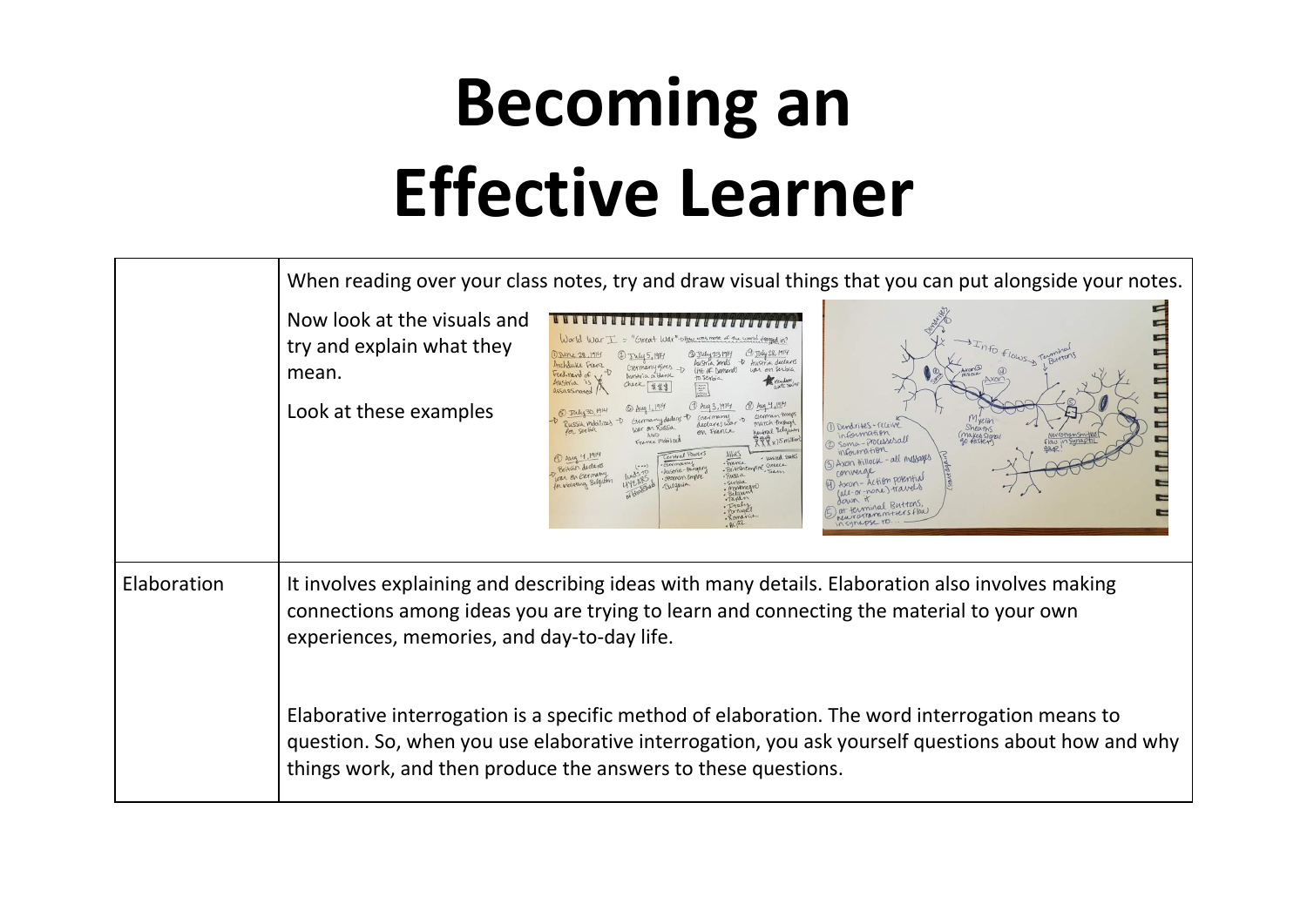#### **How should you practice elaborative interrogation?**

Start by making a list of all of the ideas you need to learn from your class materials. Then, go down the list and ask yourself questions about how these ideas work and why. As you ask yourself questions, go through your class materials (e.g., your textbook, class notes, any materials your teacher has provided, etc.) and look for the answers to your questions.

As you continue to elaborate on the ideas you are learning, make connections between multiple ideas to-be-learned and explain how they work together. A good way to do this is to take two ideas and think about ways they are similar and ways they are different.

So far we have suggested using elaborative interrogation as you study your class materials. At the start, you can definitely use your class materials to help you and fill in gaps as you elaborate. However, ideally, you should work your way up to describing and explaining the ideas you are learning on your own, without your class materials in front of you. In other words, you should practice retrieval of the information!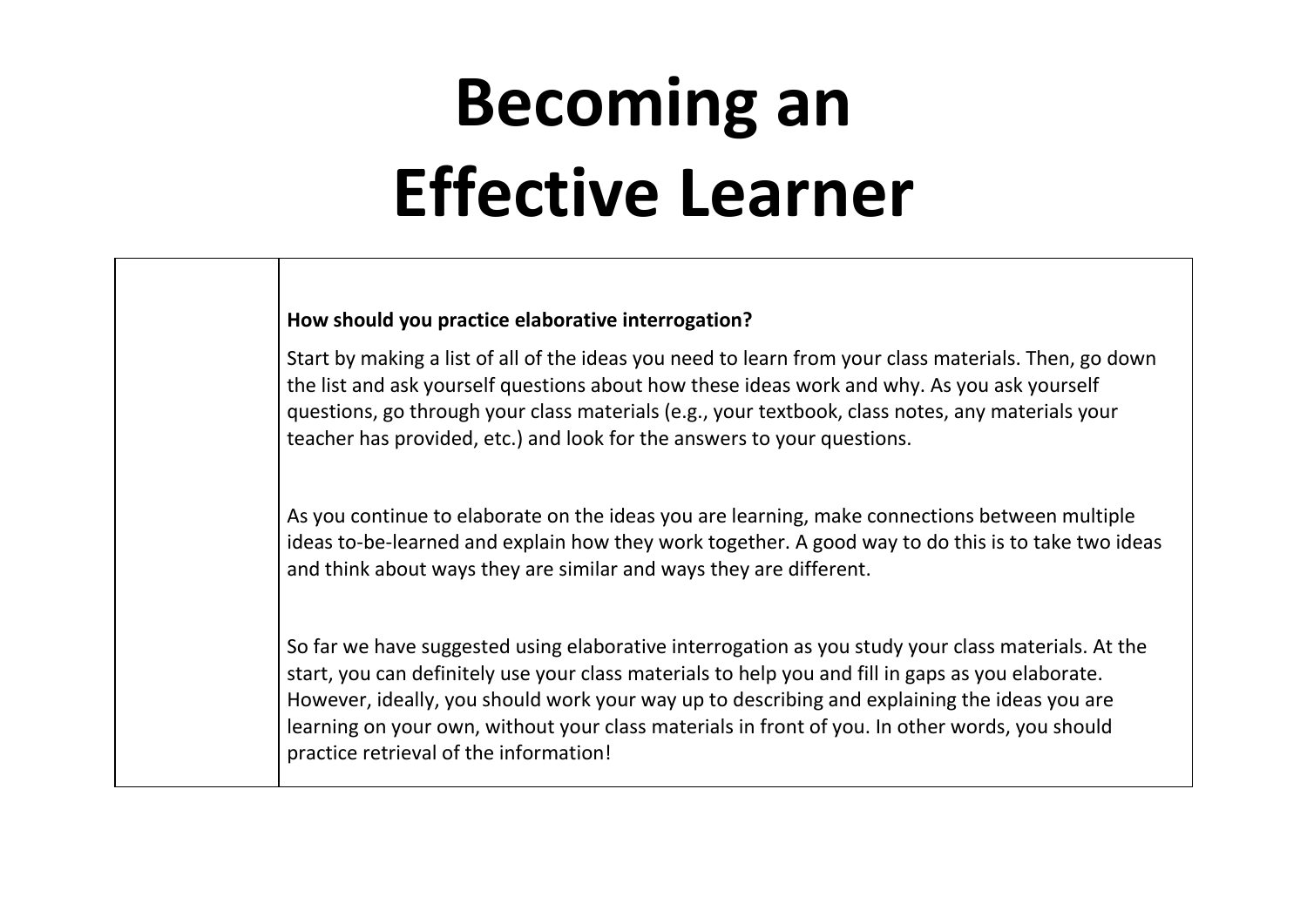| Retrieval       | This is all about trying to recreate something that you have learnt about in the past. This is bets used<br>weeks, months or years after you have first learnt about something.                       |
|-----------------|-------------------------------------------------------------------------------------------------------------------------------------------------------------------------------------------------------|
|                 | The process of retrieval (or trying to think of something in your head), helps you to remember it<br>more in the long run. This is much more effective than just reading over your notes.             |
|                 | How should you practice retrieval?                                                                                                                                                                    |
|                 | If your teacher provides practice tests, or there are practice questions in your textbook, make sure to<br>do them – but without looking at your book or notes!                                       |
|                 | Create flashcards using retrieval. Try and link concepts or compare how something is similar or<br>different.                                                                                         |
|                 | Using a blank piece of paper, try to remember as much as you can about a topic and write it all down.                                                                                                 |
|                 | After practicing retrieval, it is best to then check your book and notes from class to make sure you<br>correctly and completely retrieved the information.                                           |
| Spaced practice | Spaced practice is the exact opposite of cramming. When you cram, you study for a long, intense<br>period of time close to an exam. When you space your learning, you spread out your studying across |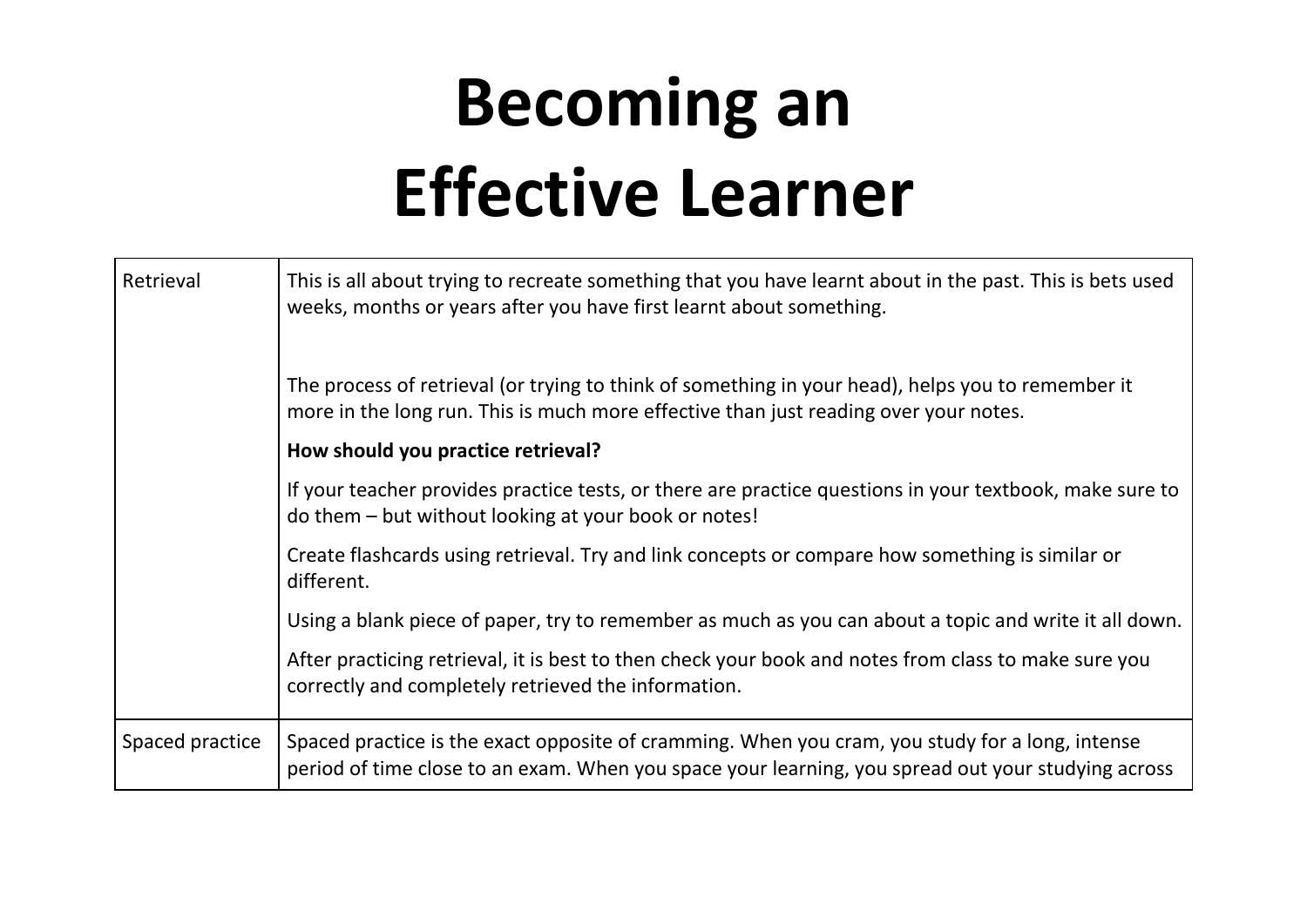| a much longer period of time. Doing it this way, that same amount of study time will produce more<br>long-lasting learning. For example, five hours spread out over two weeks is better than the same five<br>hours right before the exam.                                               |
|------------------------------------------------------------------------------------------------------------------------------------------------------------------------------------------------------------------------------------------------------------------------------------------|
| How should you space your learning?                                                                                                                                                                                                                                                      |
| Start planning early – like now. Set aside a bit of time every day, just for studying, even if your exams<br>are months away. This may seem strange at first, if you are used to cramming right before an exam;<br>but it's just a new habit that you will get used to if you persevere. |
| After you study information from your most recent lessons, make sure to go back and study<br>important older information to keep it fresh.                                                                                                                                               |
| This may seem difficult and you may forget some information from day to day, but this is actually a<br>good thing! You need to forget a little bit in order to benefit from spaced practice                                                                                              |

#### **Want to know more about each strategy?**

| Learning strategy        | Where can i find out more?                 |
|--------------------------|--------------------------------------------|
| <sup>I</sup> Dual coding | www.learningscientists.org/blog/2016/9/1-1 |